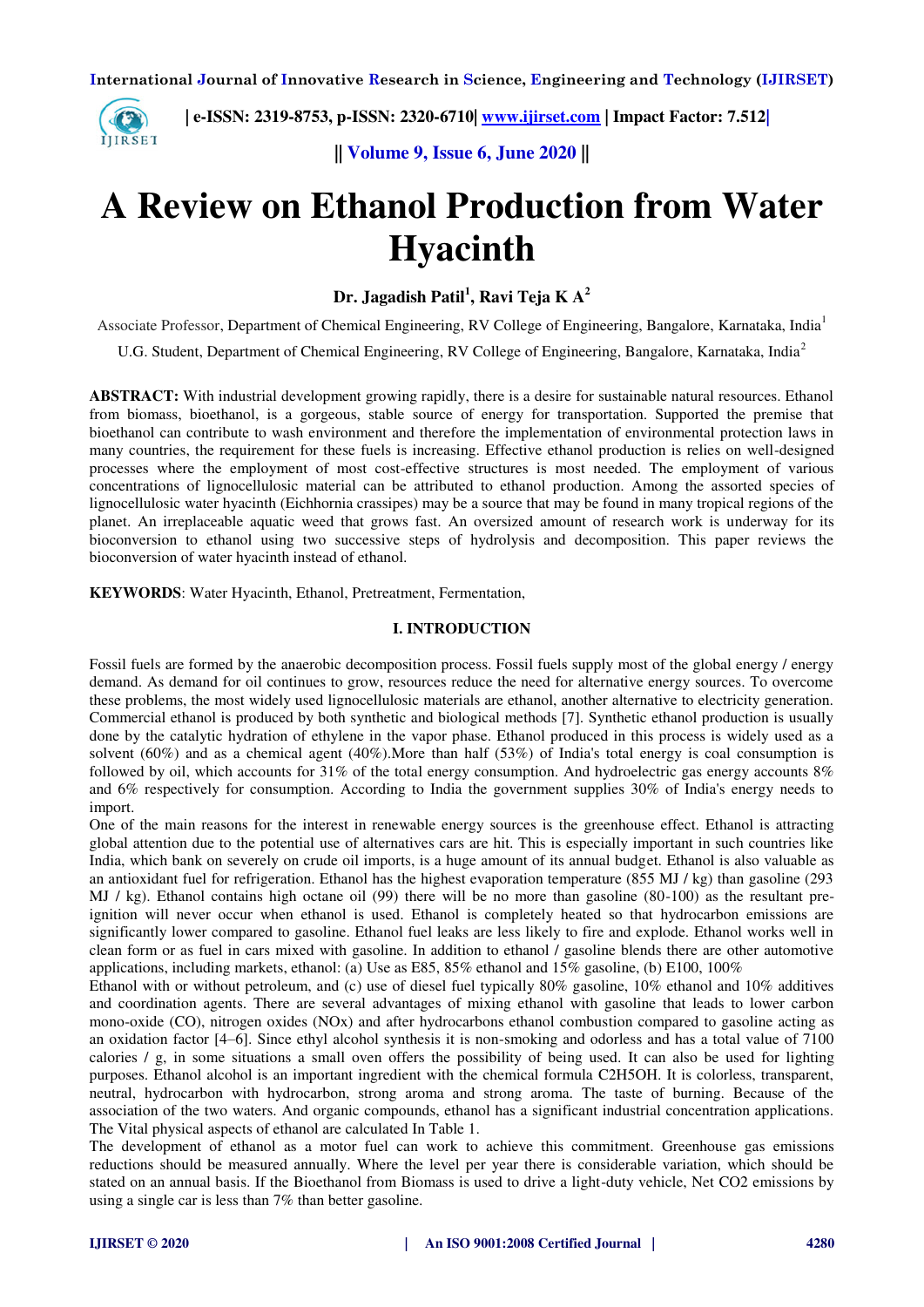

# **| e-ISSN: 2319-8753, p-ISSN: 2320-6710| [www.ijirset.com](http://www.ijirset.com/) | Impact Factor: 7.512|**

# **|| Volume 9, Issue 6, June 2020 ||**

Water hyacinth, *Eichhornia cressipes*, is a freshwater aquatic plant belonging to the Pontardiaceae family, which belongs to the Lily family and is native to the Brazilian and Ecuadorian regions. It is a popular ornamental plant found in water gardens and waterfalls, with beautiful blue-green flowers turning them into pink flowers and scattered leaves and coated petioles. It can grow from a few centimeters to one meter. The stems and leaves contain sacks full of air that help them to sink. In developing countries, they are used in traditional medicine and to remove toxins from contaminated water. They reproduce through solons and seeds, which are efficient for up to 20 years, so they are difficult to control. Therefore, it is considered as weed-free weed in many parts of the world because it develops rapidly and releases nutrients and oxygen into the aquatic environment, which has a negative impact on flowers and animals. In addition, due to excessive evaporation, it increases the problem of water wherever it grows. The potential to convert water hyacinth into biogas or ethanol is currently being developed in many developing countries, especially in India. So-called "waste" products make food production, fats and chemicals an important source of livelihood, something that we can think about in the future and maturity is one way to achieve this goal.

Research work on this aspect of detoxification is ongoing to achieve maximum productivity, and more research is needed for developing more economical and less time consuming methods. The general process description is shown in Fig. 1.

#### **II. METHODOLOGY**

#### *2.1. Chemicals, reagents and microorganisms*

 Whole ethanol, potassium dichromate and fluoroglucinol solution may be used. Candida shehatae can be selected as microorganisms. The organism needs to be maintained Sabouraud dextrose agar (10 g / L neo-peptone, 20 g / L dextrose, pH) 6.5; SDA) at 4 .C.

#### *2.2. Preparation of water hyacinth*

 Chronic Freshwater Hyacinth (WH) stems were collected from an inland natural Lake Kulamalai Community, Nakarnapatham Province, Thailand, and May 2006. Water Hyacinth is washed in many ways to remove dirt from tap water often, Make small pieces ( $\sim 1-2$  cm), Small cells ( $-3-5$  mm), finally Preheat the oven to 105 ° C for 6 hours. The dry goods were stored in the room temperature until used. Preparation of water hyacinth as a green cloth for ethanolconversion is described in Fig. 2. [7]

#### *2.3. Pretreatment*

The following procedures can be used for pretreatment of water hyacinth.

#### *2.3.2. Acid hydrolysis*

Concentrated acids such as H2SO4 and HCl have been used to treat lumocellulosic substances. Although these are powerful agents for cellulose hydration, concentrated acids are toxic, corrosive, and dangerous, and require reactors for corrosion. Additionally, concentrated acid must be recovered after hydration to make this process economically feasible.

Acid hydrolysis has been successfully developed to remove lignocellulosic substances. Sulfuric acid splash dilution can achieve a higher reaction rate and greatly improve cellulose hydration. At medium temperature, direct treated with reduced yields due to sugar decomposition. High temperature cellulose hydrolysis dilutes the acid treatment.

Recently developed dilute acid hydrolysis processes use less severe conditions and high silan for geothermal transfer yields. To achieve optimal overall process economics it is necessary to obtain a high silogen conversion yield because many lignocellulosic substances constitute up to one-third of total carbohydrate.

There are basically two types of dilute acid pre-treatment: high temperature (above T 160 C), continuous flow the batch process for loading of solids (10-40%) (5-10% [surface weight / weight of the reaction mixture]), and low temperature (T less than 160 C). Dilute acid absorber can significantly improve cellulose hydration, but its cost is usually higher than some physico-chemical splash processes, such as steam blasting or AFEX. Neutralization of pH is required for low enzyme hydrolysis or fermentation processes.

#### *2.3.3. Alkali pretreatment*

Some sites can also be used to remove lignocellulosic materials, and the effect of alkaline precipitation depends on the lignin content of the products. The mechanism of alkaline hydrolysis is believed to be responsible for the saponification of intermolecular ester bonds that crosslink the oxylone hemicellulose and other components, for example, lignin and other hemicellulose. The porosity of lignocellulosic substances is increased by the removal of crosslinks. Reducing NaOH treatment of lignocellulosic materials increased swelling, increased internal surface area, reduced polymerization, reduced crystallization, isolated structural relationships between lignin and carbohydrate, and dissolved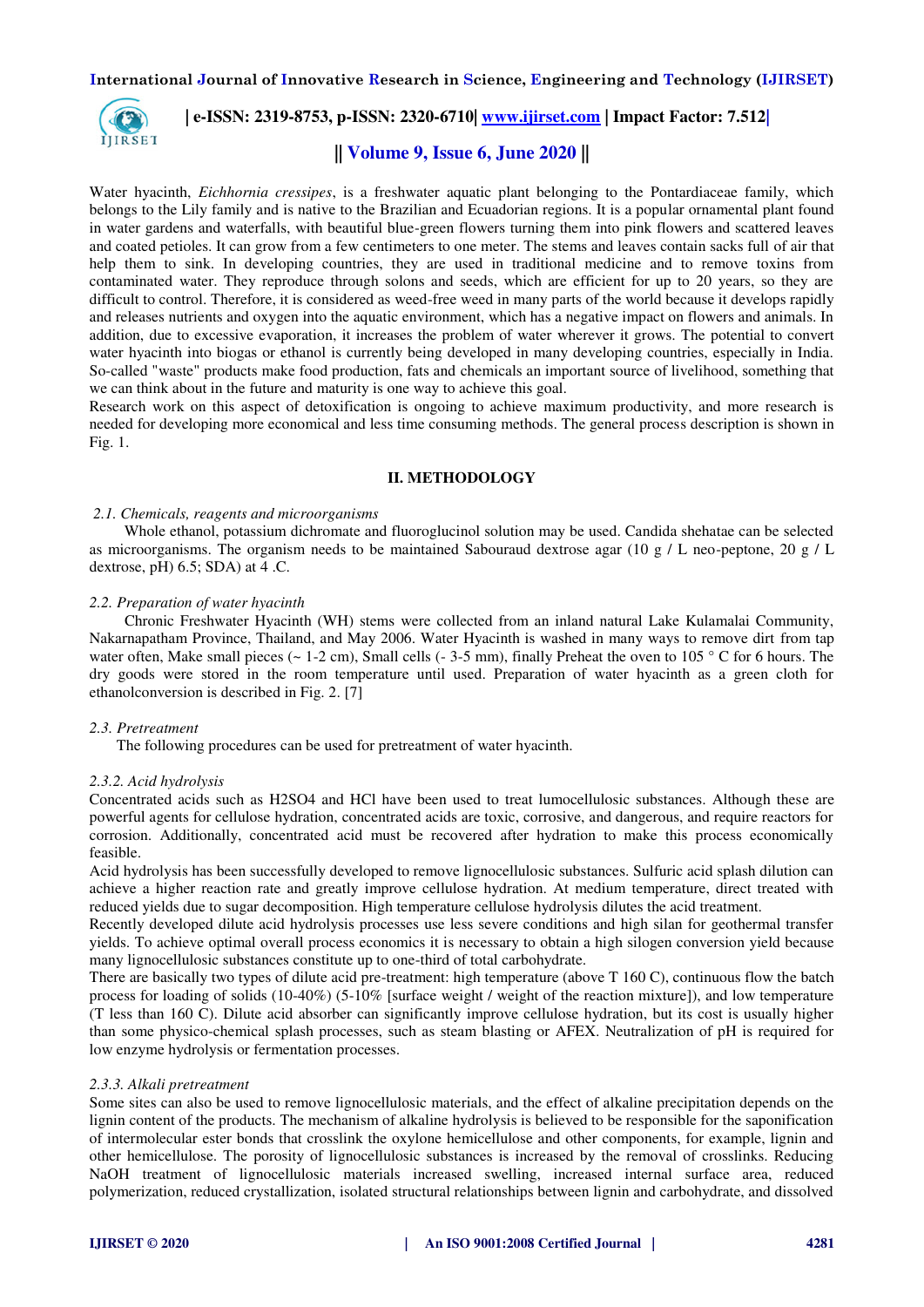

# **| e-ISSN: 2319-8753, p-ISSN: 2320-6710| [www.ijirset.com](http://www.ijirset.com/) | Impact Factor: 7.512|**

# **|| Volume 9, Issue 6, June 2020 ||**

lignin formation. The digestion of NaOH-treated hardwoods increased from 14% to 55%, while the lignin content decreased from 2455% to 20%. However, softwoods with lignin content of more than 26% had no effect on the thin NaOH sham. Diluted NOH splash is useful for the hydration of straws with a low lignin content of 10-18%. A mixture of irradiation and 2% NaOH was applied to the gradient of corn stalks, cassava bark and peanuts. The glucose yield of maize stems was 20% compared to 43% after treatment with electron beam irradiation at 500 kg and 2% NaOH levels, respectively. Ammonia was also used as an excuse to remove lignin. Scientists describe the ammonia recycling percolation process (temperature,  $170^\circ$  C; ammonia concentration, 2.5–20%; reaction time, 1 hour) for the conversion of corn guards / stover blends and weeds. Calibration efficiency is 60-80% for Corncap and 65-85% for Switch grass.

## *2.3.4. Biological pretreatment*

In biological sham processes, microbes such as brown-, white-, and soft-rot. In fungal wastes, lignin and hemicellulose are used for decomposition. Brown basically rotates Cellulose attacks, white and soft breads attack both cellulose and lignin. White rot Fungi are the most effective basidiomycetes for lignocellulosic biological splash. Material. Researchers examined wheat straw actresses with 19 white rot fungi. It was found that 35% grass was converted by Pleurotusastratus to reduce sugars. Five weeks. Pinochet achieved a similar change in sham. Sorbita 37 and Pycnophorussynaprinus 115 in four weeks to prevent damage. As for cellulose, the cellulase-less mutation of Sporotrichiumpalurelentum is generated. It has been reported that the erosion of lignin (Bermuda formation) in wood chips. Grass with white rot fungi. Bermuda grass stems are enhanced by bio-degradation 29–32% using Cerebariopsissubvermispora and 63–77% after using Cytus stercorus 6 weeks.

White fungal fungus b. Chrysosporium produces lignin-degrading enzyme, lignin. Peroxidase and manganese-based peroxidase during secondary metabolism. Reaction in the carbon or nitrogen range. Two enzymes were found. The outer fibers of many white-rot fungi are responsible for the decay of wood cell walls. Other enzymes, including polyphenol oxidase, lysis, and H2O2 production enzymes. Reducing quinone enzymes also weakens lignin. Organic benefits. The scenarios are low energy demand and mild environmental conditions.However, most biological pretreatment methods have a very low rate of dehydration



Fig. 1. Description of the process.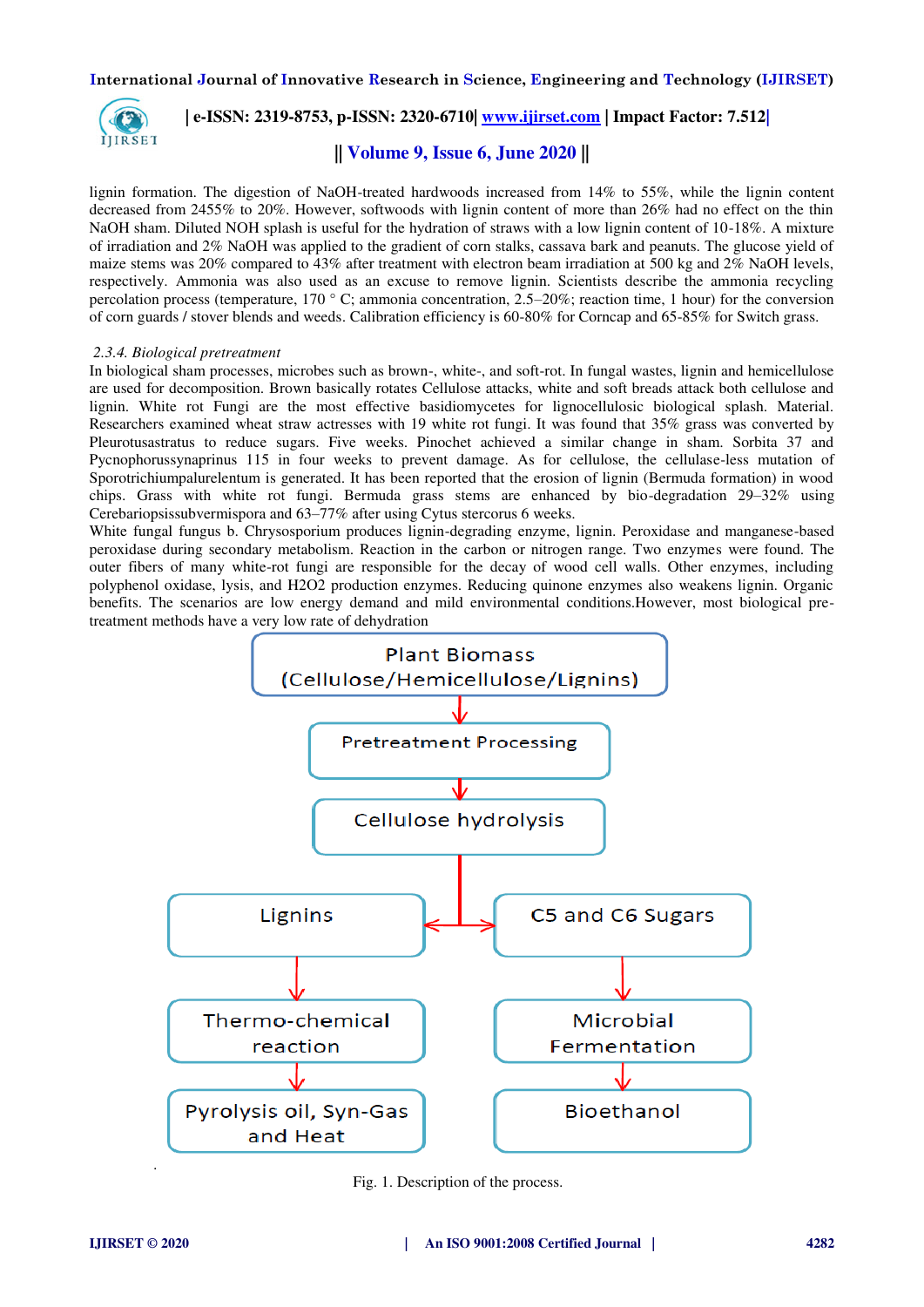

 **| e-ISSN: 2319-8753, p-ISSN: 2320-6710| [www.ijirset.com](http://www.ijirset.com/) | Impact Factor: 7.512|**

**|| Volume 9, Issue 6, June 2020 ||** 



Fig. 2. Water hyacinth preparation.

## *2.4. Preparation of hemicellulose acid hydrolysate*

 One hundred grams of dried hyacinth is usually mixed with a final volume of 1000 mL containing 1% or 10% sulfuric acid. At 121, C, the mixture was autoclaved and cooled at 103 kPa for 15 min. below room temperature. The hydrolyzate is then filtered to remove unhealthy materials using Whitman Paper No. 1. The filtrate will eventually be collected and the xylose content Analysis [10].

## *2.4.1. Detoxification of hemicellulose hydrolysate*

 The hemicellulose acid hydrolyzate is then heated to 60C and alkalized with NaOH until the pH reaches 9.0-9.5. Ca (OH) 2 solution was added to the solution to detoxify the harmful substances in the hydrolyzate. After the removal of insoluble residues by purification, the clear liquid that lies above a sediment should be collected for further use as fermented sugar [10].

## *2.5. Lignin separation*

### *2.5.1. Preparation of the lignocellulosic hydrolysate*

 After washing with water, the excretory material is properly filtered, and then the sugar can be collected to filter analysis.

### *2.5.2. Detoxification procedure*

Methods of enzymatic toxicity include laccase (1 m), lignin peroxidase (1 m), lactase and lignin peroxidase combined (1 m each), and control (water). Added instead of enzyme. Fermentation samples should be analyzed. This model of fermentation requires GC-MS analysis; the size of their phenolic compounds can be determined by gel-trafficking chromatography. With NaOH, hydrolyzate pH 5.3, lignin peroxidase pH 3.2, and lignase and lignin perinase can be adjusted to pH 4.5 for the treatment and treatment of laccase. Add lacquer, lignin peroxidase or water as needed. All samples were incubated at 30  $\degree$  C for 12 h. Rotary Shaker (90 rpm). Hydrogen peroxide 0.2 M should be added to peroxidase samples every hour and at the end of the experiment; the catalyst (0.04 mg / mL) can be added as shown in Figure 3. [24]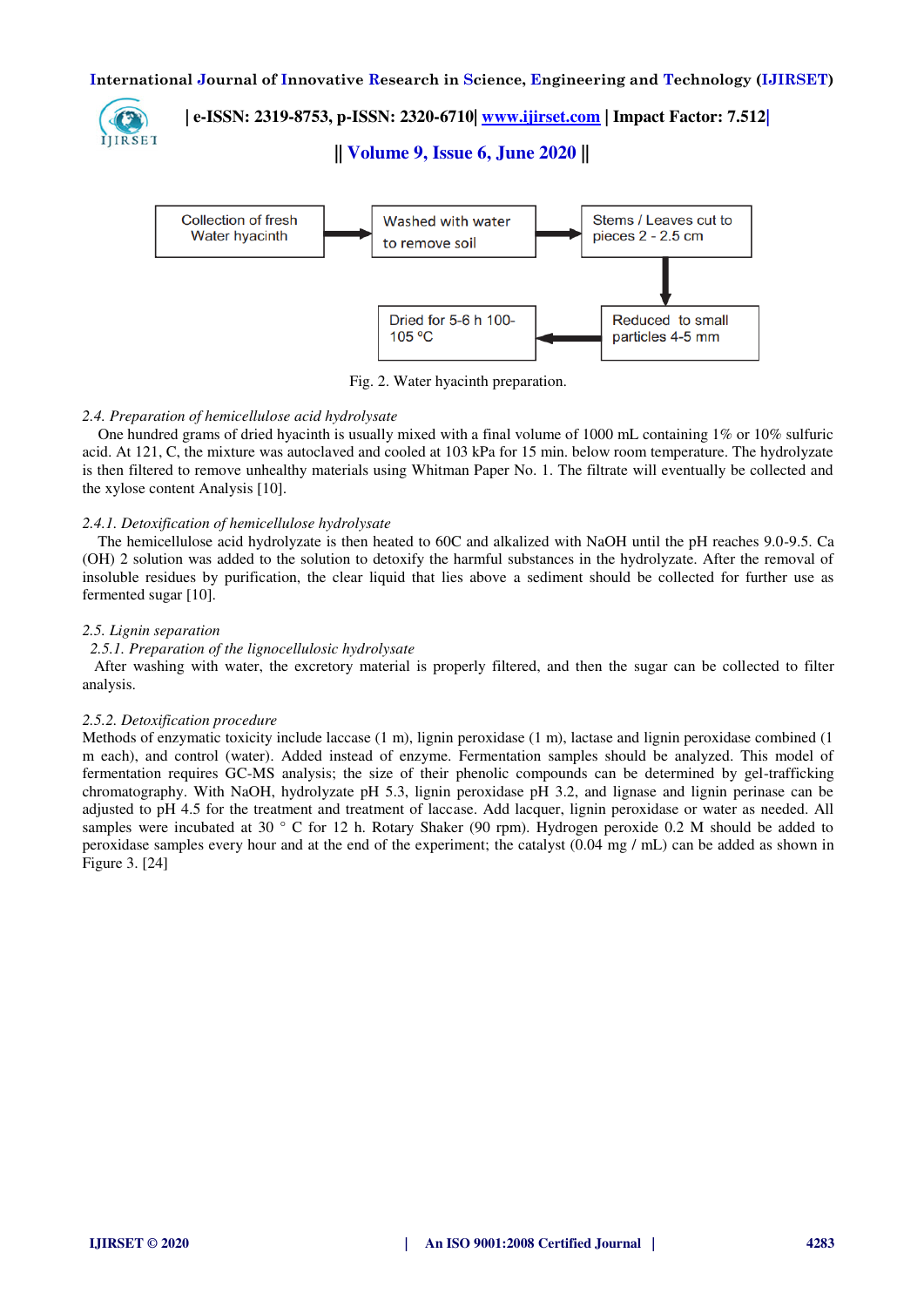

 **| e-ISSN: 2319-8753, p-ISSN: 2320-6710| [www.ijirset.com](http://www.ijirset.com/) | Impact Factor: 7.512|**

**|| Volume 9, Issue 6, June 2020 ||** 



Fig. 3 Detoxification, Media preparation and Hydrolysis.

#### *2.6. Fermentation*

*2.6.1. Use of Pichia stipitis and C. shehatae* 

All fermented organisms must ferment monosaccharides and, in addition, face potential hydrolysis. S is the most commonly used ethanol producer. S. Cerevisiae paints cannot be fermented, containing 40% of the raw materials. Xylose fermented yeast P. stipites. This multidisciplinary approach involves a large amount of research, which requires less time to devise a standard biomass-refueling process.

#### **III. CONCLUSION**

In conclusion, we investigated the possibility of applying the right technologies (acidic hydrolysis and yeast incorporation) in bioconversion from water hyacinth to ethanol. As mentioned earlier, water hyacinth is one of the most severe weeds that can cause serious problems in freshwater or groundwater, especially in tropical areas. Although control management is widely used to keep the plant in good condition with herbicides and mechanical removal, in many cases, it remains.